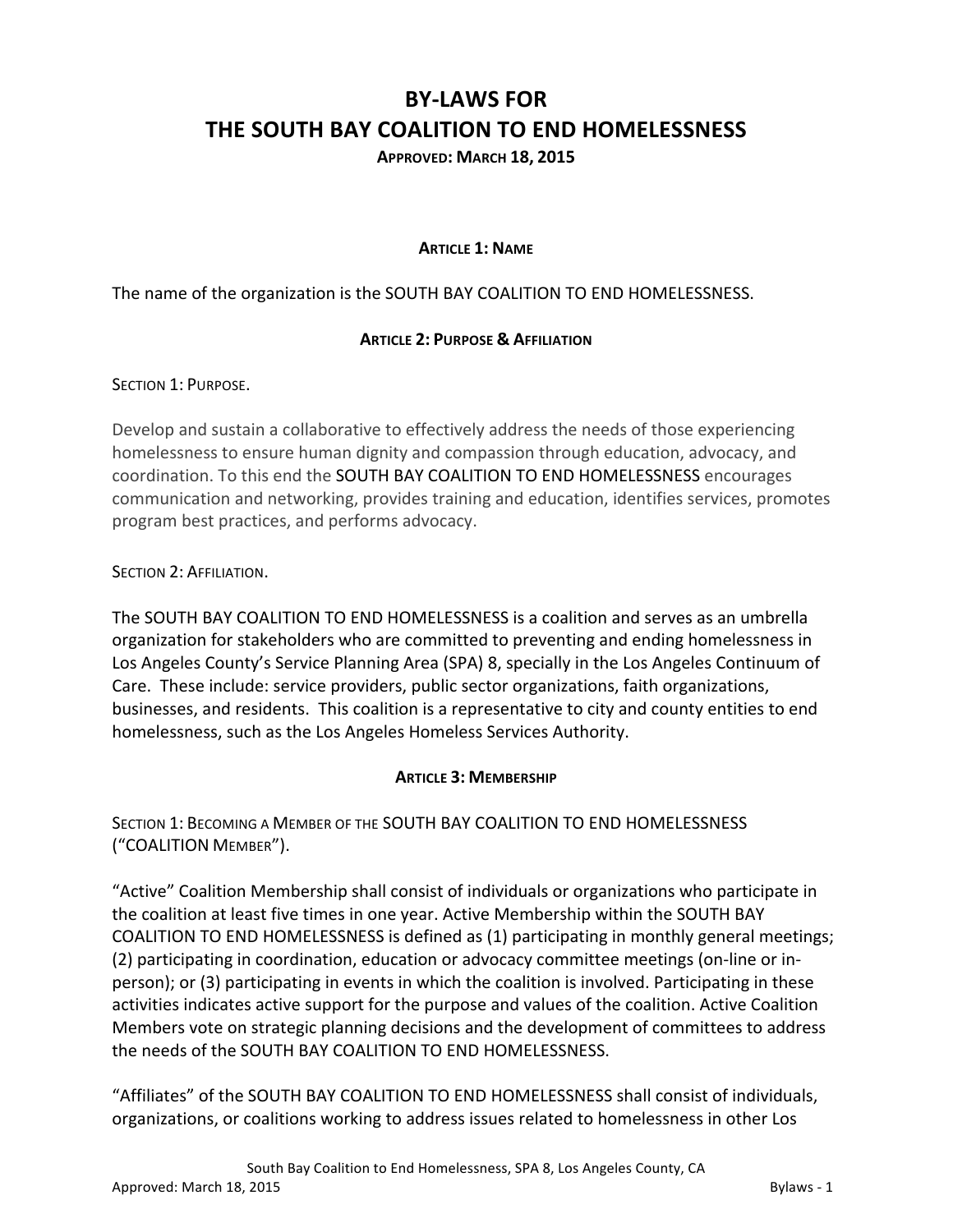Angeles County SPAs, as well as outside Los Angeles County. SOUTH BAY COALITION TO END HOMELESSNESS Affiliates share best practices across regions and create a support network to end homelessness.

"Friends" of the SOUTH BAY COALITION TO END HOMELESSNESS shall consist of individuals or organizations who provide resources to sustain the work of the coalition (e.g., volunteers, fiscal resources, in-kind items, etc.).

SECTION 2: REMOVAL OF MEMBERS.

Any Coalition Member shall be removed by a majority vote of the Active Coalition Members of the SOUTH BAY COALITION TO END HOMELESSNESS and a 2/3 vote of SOUTH BAY COALITION TO END HOMELESSNESS's Governing Board whenever in these bodies' judgment the best interests of the SOUTH BAY COALITION TO END HOMELESSNESS would be served thereby. This vote will be initiated by presentation of information to the Governing Board to support this removal. 

# **ARTICLE 4: BUSINESS MEETING OF THE ACTIVE COALITION MEMBERS**

A business meeting (e.g., retreat or general meeting designated for strategic planning) of the Active Coalition Members of the SOUTH BAY COALITION TO END HOMELESSNESS shall be held not less than once a year and a majority of these Active Coalition Members shall constitute a quorum for the transaction of business (i.e. development of a strategic plan) at these meetings. Active Coalition Members should be present at a scheduled business meeting via phone, the internet, or designated proxy otherwise the business meeting shall be adjourned and rescheduled to ensure that all Active Coalition Members have a voice in strategic planning sessions related to coordination, education, and advocacy.

#### **ARTICLE 5: GOVERNING BOARD**

SECTION 1. GOVERNING BOARD.

The SOUTH BAY COALITION TO END HOMELESSNESS is represented in its financial and administrative functions by its Governing Board, which consists of members over the age of 18, who operate according to the following subsections.

SECTION 2. GOVERNING BOARD POWERS.

The GOVERNING BOARD of the SOUTH BAY COALITION TO END HOMELESSNESS manages, supervises and controls the business and affairs of the SOUTH BAY COALITION TO END HOMELESSNESS, except as otherwise expressly provided by its Bylaws. The GOVERNING BOARD of the SOUTH BAY COALITION TO END HOMELESSNESS operates in collaboration with the SOUTH BAY COALITION TO END HOMELESSNESS's Chair(s), who also participate as an integral, active, voting member of the GOVERNING BOARD.

SECTION 3: GOVERNING BOARD DUTIES AND RESPONSIBILITIES.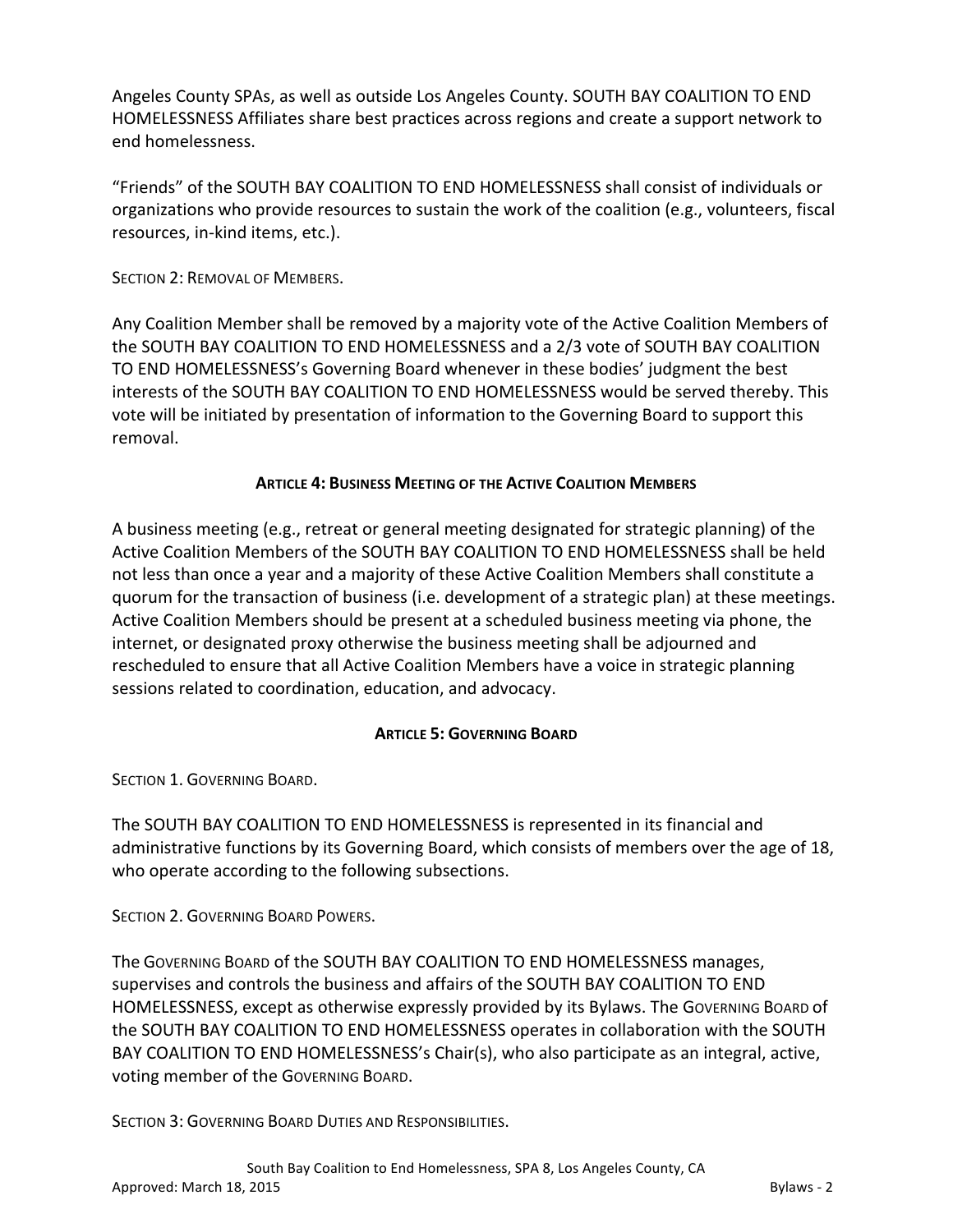The GOVERNING BOARD:

- a) Supports the Coalition Chair(s) and Committee Chair(s) in connecting and building relationships with individuals, for profit and non-profit organizations, and other community partners;
- b) Helps identify and secure resources (financial and / or human) to ensure the continuation and growth of the SOUTH BAY COALITION TO END HOMELESSNESS;
- c) Advises and mentors Coalition Chair(s) and Committee Chair(s) (coordination, education and advocacy) in strategy work;
- d) Recruits, nominates, and selects new GOVERNING BOARD MEMBERS as needed;
- e) Interacts with, inspires, and advises volunteers, Coalition Members, allies, and community partners;
- f) Determines and reviews periodically the purposes and mission for the SOUTH BAY COALITION TO END HOMELESSNESS;
- g) Oversees and approves the budget of the SOUTH BAY COALITION TO END HOMELESSNESS and establish policy guidelines for fund-raising activities;
- h) Establish policies and procedures regarding stipends for contracted work.

SECTION 4: ELECTION AND TERM OF OFFICE FOR GOVERNING BOARD.

New Governing Board members shall be elected exclusively by Active Coalition Members until there are at least 13 and no more than 17 Governing Board members.

At such time there exists at least 13 SOUTH BAY COALITION TO END HOMELESSNESS Governing Board members, new Governing Board members shall be elected by a majority vote of the Governing Board and a majority vote of the SOUTH BAY COALITION TO END HOMELESSNESS Active Members at its Business Meeting (see Article 4, above), subsequent to recommendation made to the Board, as follows.

- a) A recommendation may be made by any Governing Board or Coalition member to the Governing Board. Such recommendations should include the reasons why the nominee would make a good Governing Board member.
- b) The Governing Board will vote on the nominee. This process may take place entirely, or in part, by electronic communication and no in-person meeting of the Board shall be required to elect new Governing Board members, subject to affirmation by the SOUTH BAY COALITION TO END HOMELESSNESS Active Coalition members.
- c) At a Business Meeting, the Active Coalition Members will vote to affirm or reject the nominee, according to majority vote.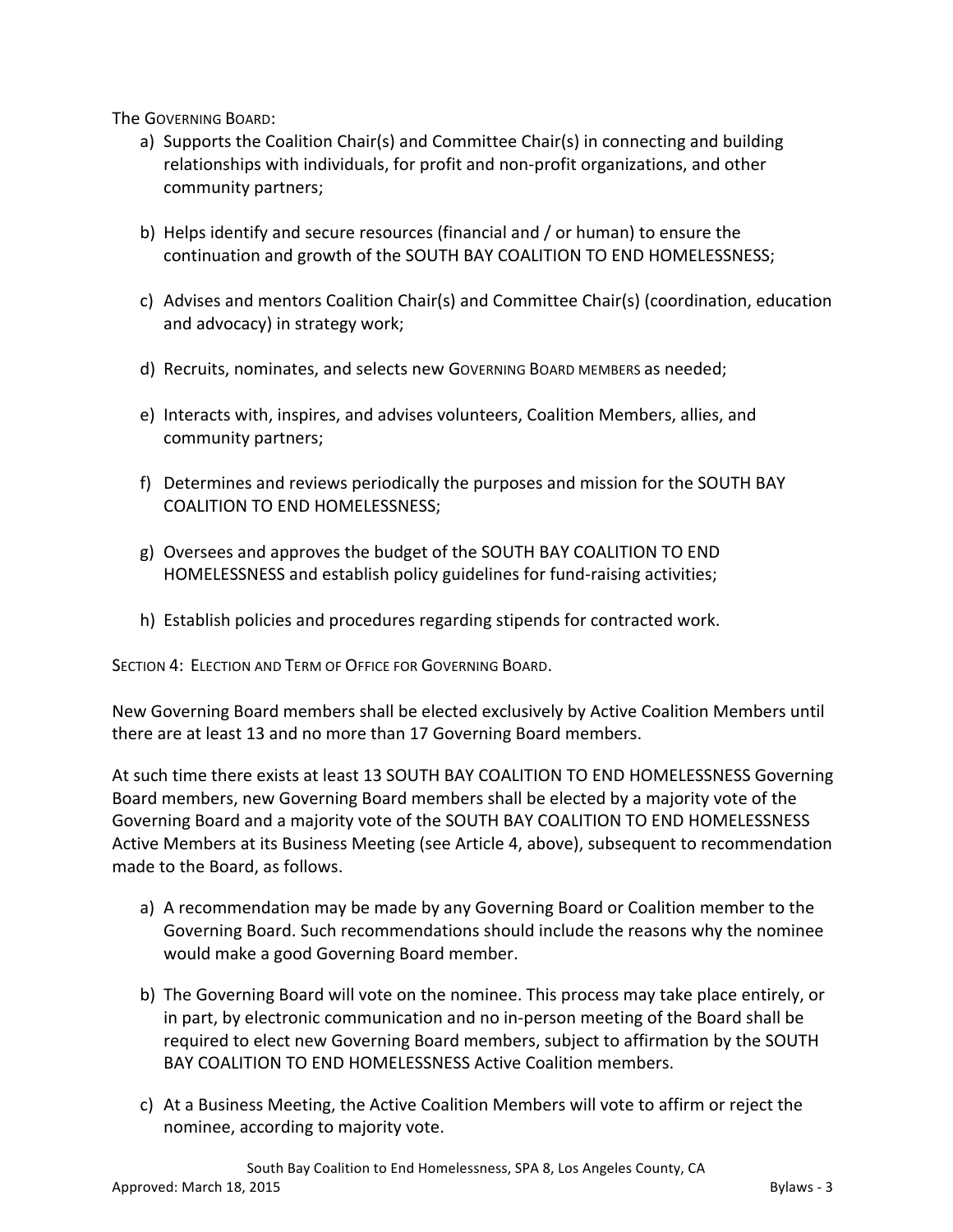- d) Vacancies occurring on the Governing Board shall be filled by appointment by the Board Chair, subject to approval by the Active Coalition Members, to serve until the next Business meeting. The Active Coalition Members, at its next business meeting, shall elect a Governing Board member to serve the remainder of the vacated term.
- e) To ensure orderly succession, the Governing Board shall be divided into three staggered terms. The term of each class will expire on succeeding years. Each term will have three seats not all of which have to be filled.
- f) In case a vacancy exists, a person may be elected to fill the unexpired term at a regular or special meeting of the Governing Board members. Persons elected will serve the unexpired portion of the term for which that previous Governing Board member had been elected until the term to which that Governing Board member serves is replaced.

# SECTION 5: RESIGNATION.

Any Governing Board member may resign at any time by giving written notice to the Board Chair. Such resignation shall take effect at the time specified therein, or, if no time is specified, at the time of acceptance thereof as determined by the Board Chair.

#### SECTION 6: REMOVAL.

Any Governing Board member may be removed from said office, with cause, by a two-thirds or greater vote of all the Governing Board members then in office at any regular or special meeting of the Board called expressly for that purpose.

SECTION 7: REGULAR GOVERNING BOARD MEETINGS.

A minimum of four meetings with the Governing Board members should be held each year, at such time, day and place as shall be designated by the Board Chair, for the purpose of transacting such business as may come before the meeting. Reasonable notice of each meeting must be given.

#### SECTION 8: SPECIAL MEETINGS.

Special meetings of the Governing Board members may be called at the direction of the SOUTH BAY COALITION TO END HOMELESSNESS Chair, Board Chair, or by a majority of the Governing Board members then in office, to be held at such time, day and place as shall be designated in the notice of the meeting. Reasonable notice of each meeting must be given.

#### SECTION 9: QUORUM.

A majority of the Governing Board members then in office shall constitute a quorum for the transaction of business at any meeting of the Board. If less than a quorum of Governing Board members is present at a scheduled meeting, the meeting shall be adjourned and rescheduled.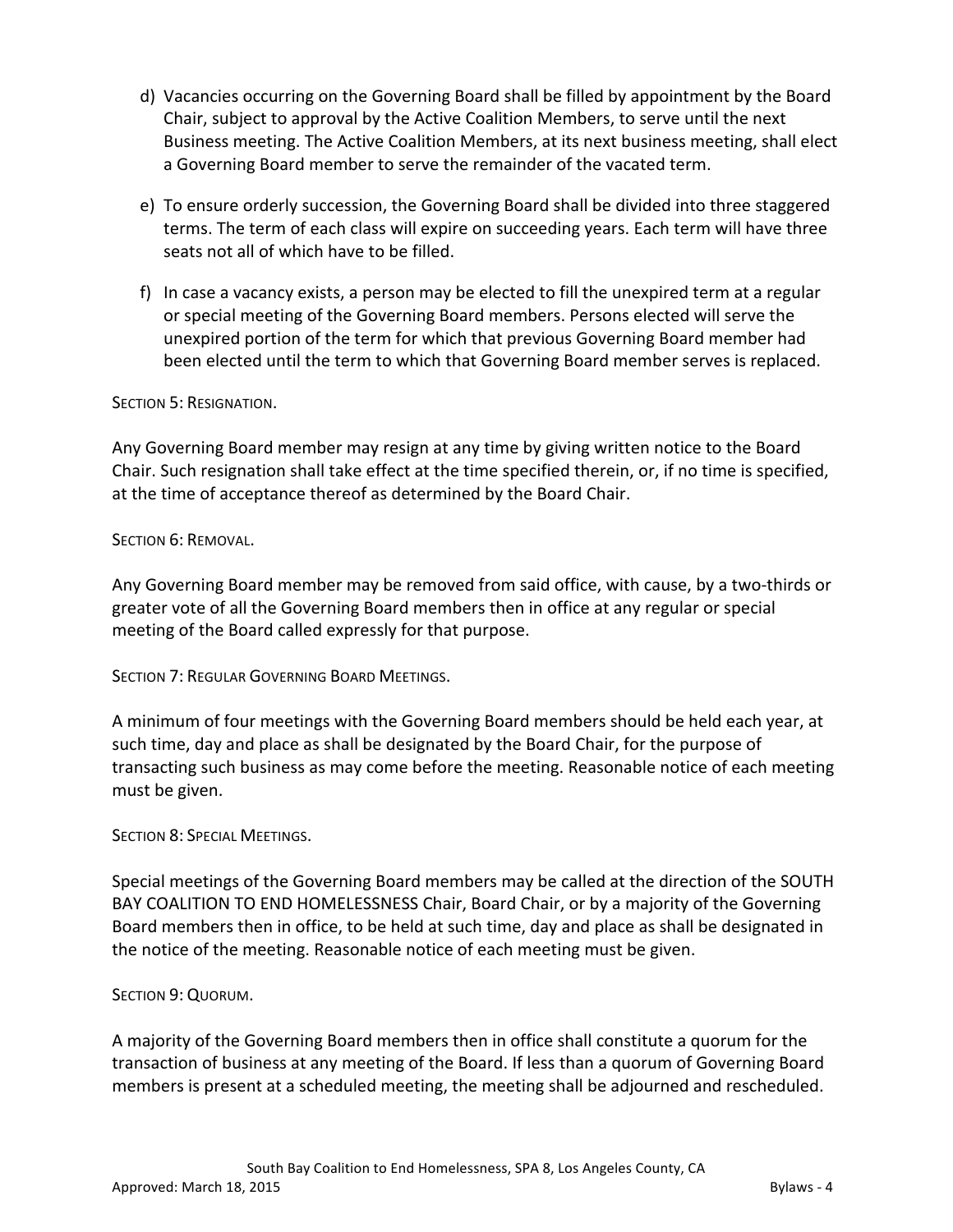SECTION 10: MEETING BY TELEPHONE AND VIDEO-CONFERENCING. 

Any Governing Board members may participate in a meeting of the Board by means of a telephone-conference, video-conference, or similar telecommunications device which allows all persons participating in the meeting to hear one another, and such participation in a meeting shall be deemed presence in-person at such meeting.

SECTION 11: VOTING BY EMAIL, TELEPHONE, AND VIDEO-CONFERENCING.

Governing Board members may vote on Board items either by email, or by video- or telephoneconferencing, as may be necessary.

#### **ARTICLE 6: OFFICERS TO THE GOVERNING BOARD**

SECTION 1: OFFICERS.

Each year, the SOUTH BAY COALITION TO END HOMELESSNESS Governing Board members and Active Coalition Members shall select a Board Chair, a Vice Chair, a Secretary, and a Treasurer. Coalition Chair(s) and Coalition Committee Chair(s) shall also be elected on a yearly basis to lead the work outlined at the SOUTH BAY COALITION TO END HOMELESSNESS business meetings. These officers alongside at least 5 other individuals will serve as the Governing Board to the SOUTH BAY COALITION TO END HOMELESSNESS. Each Governing Board member will serve a three year term.

SECTION 2: BOARD CHAIR.

The BOARD CHAIR shall collaborate with the SOUTH BAY COALITION TO END HOMELESSNESS Chair(s) to create the agenda for Board meetings, and shall facilitate the Board meetings and the work of the Board.

SECTION 3: VICE CHAIR.

The VICE CHAIR of the Board shall serve in the Board Chair's absence according to Article 6, Section 2, above.

SECTION 4: SECRETARY.

The SECRETARY shall be responsible for taking minutes at Governing Board meetings and General Coalition Member meetings and provides the minutes to the Chair(s) and Board for revisions no later than a week before the next scheduled meeting. If the Secretary cannot attend a meeting, the Chair shall designate a person to fulfill this role.

SECTION 5: TREASURER.

The TREASURER shall work with the Chair(s) or another designee to generate budget reports for Governing Board meetings. The TREASURER shall work with the Chair(s) or another designee to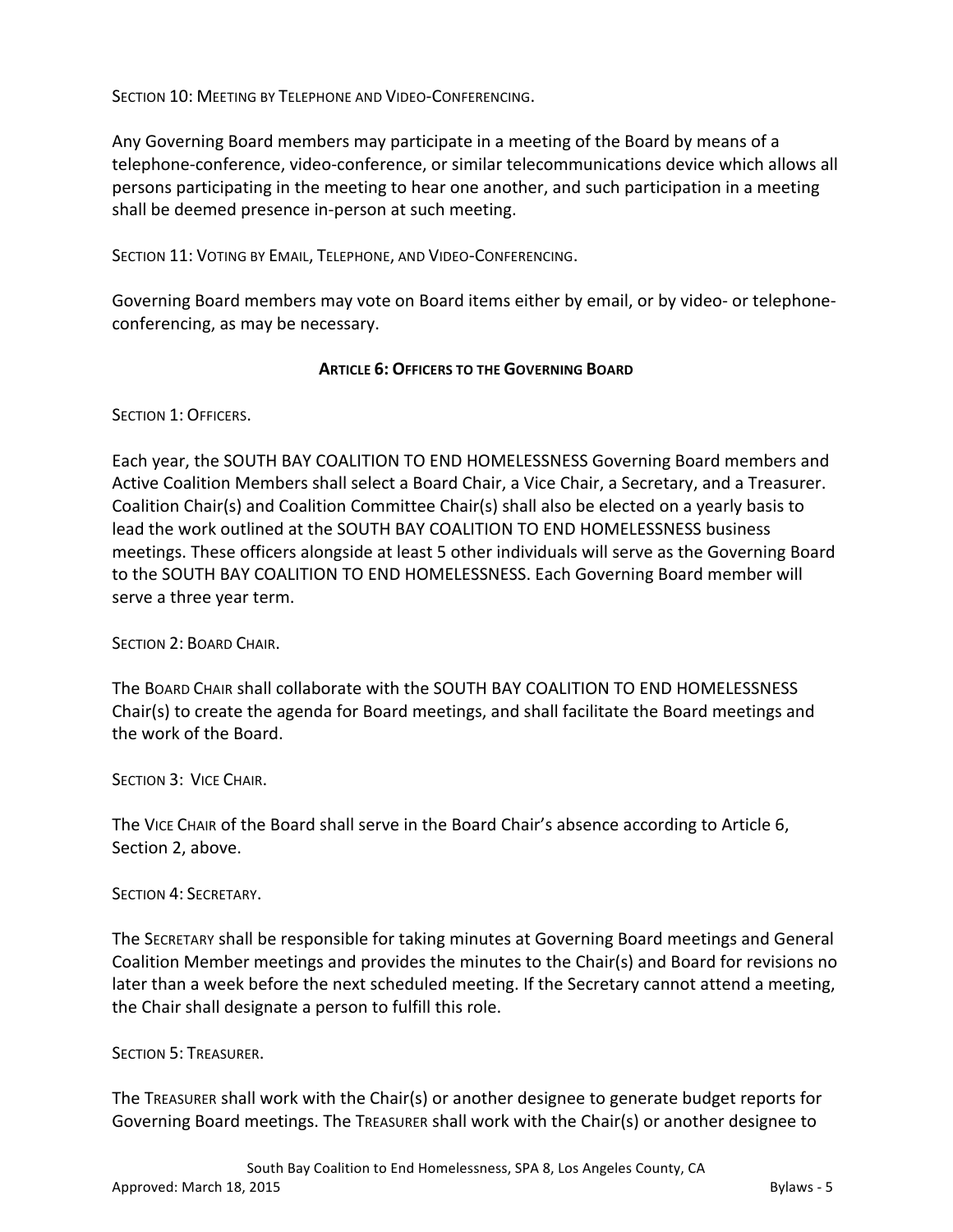generate quarterly giving statements for all Active Coalition Members and annual reports on a calendar-year basis for all SOUTH BAY COALITION TO END HOMELESSNESS financial contributions received.

SECTION 6: COALITION CHAIR(S).

The CHAIR(S) shall facilitate monthly meetings and post meeting minutes no later than one week before the next meeting. The CHAIR(S) shall also guide the development of relationships with individuals, private and public organizations, foundations, and other community partners that will support the Coalition's overall strategic and operational needs.

SECTION 7: COMMITTEE CHAIR(S).

The COMMITTEE CHAIR(S) duties include facilitating committee meetings and posting meeting minutes no later than one week before the next meeting related to the strategic plan developed at the previous business meeting. The COMMITTEE CHAIR(S) will also guide the development of relationships with individuals, private and public organizations, foundations, and other community partners that will support the overall strategic plan developed at the previous business meeting related to their specific committee.

# **ARTICLE 7: COMMITTEES**

SECTION 1: COMMITTEE FORMATION.

Committees (Standing, *Ad Hoc*, or other) may be established to conduct the Board's business, as a majority of the Governing Board members deem necessary.

SECTION 2: COMMITTEE RESPONSIBILITIES.

Each committee shall notify the membership of its meetings and shall generate meeting minutes from said events.

SECTION 3: STANDING COMMITTEES.

The coalition shall have the following Standing Committees. They will work closely with each other and the Chair(s). The committee chair of each Standing Committee shall serve as a Governing Board member.

#### a) EDUCATION COMMITTEE

This committee shall oversee the development of educational material to support the coalition. It will be responsible for maintaining the coalition website and social media accounts.

b) COORDINATION COMMITTEE This committee shall oversee the development of membership to sustain the coalition.